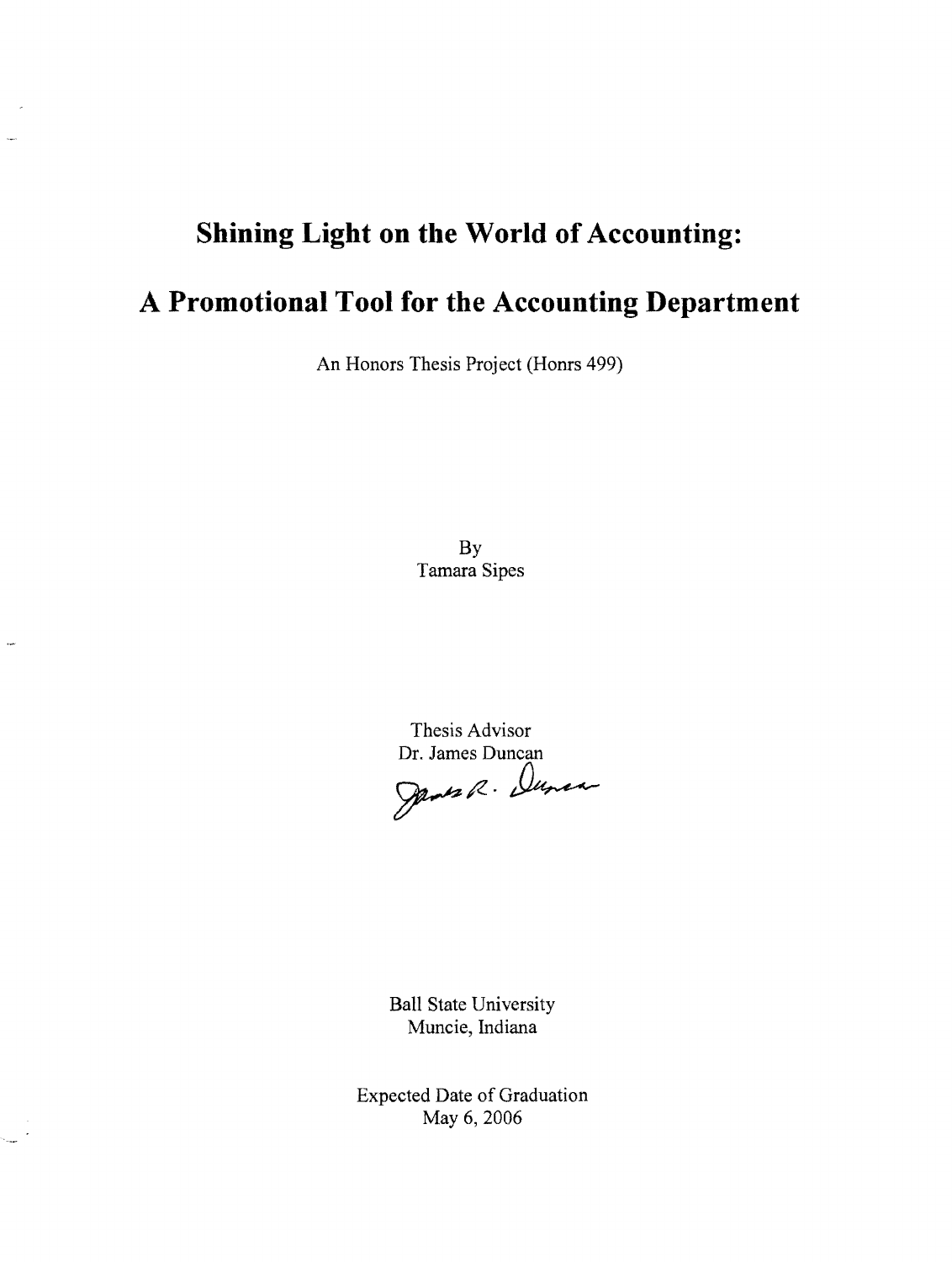#### **Abstract**

 $x_{22}$ 

i.

 $\ddot{v}_{\rm max}$ 

This project is a video promoting the major of Accounting and the Accounting Department at Ball State. Throughout the video questions about Accounting are answered using narrated slides, interviews with Accounting faculty, and an interview with an Accounting graduate student. The main purpose of the video is to inform prospective students and those already in the major more about the background of the profession and the opportunities that are out there for them to take advantage of.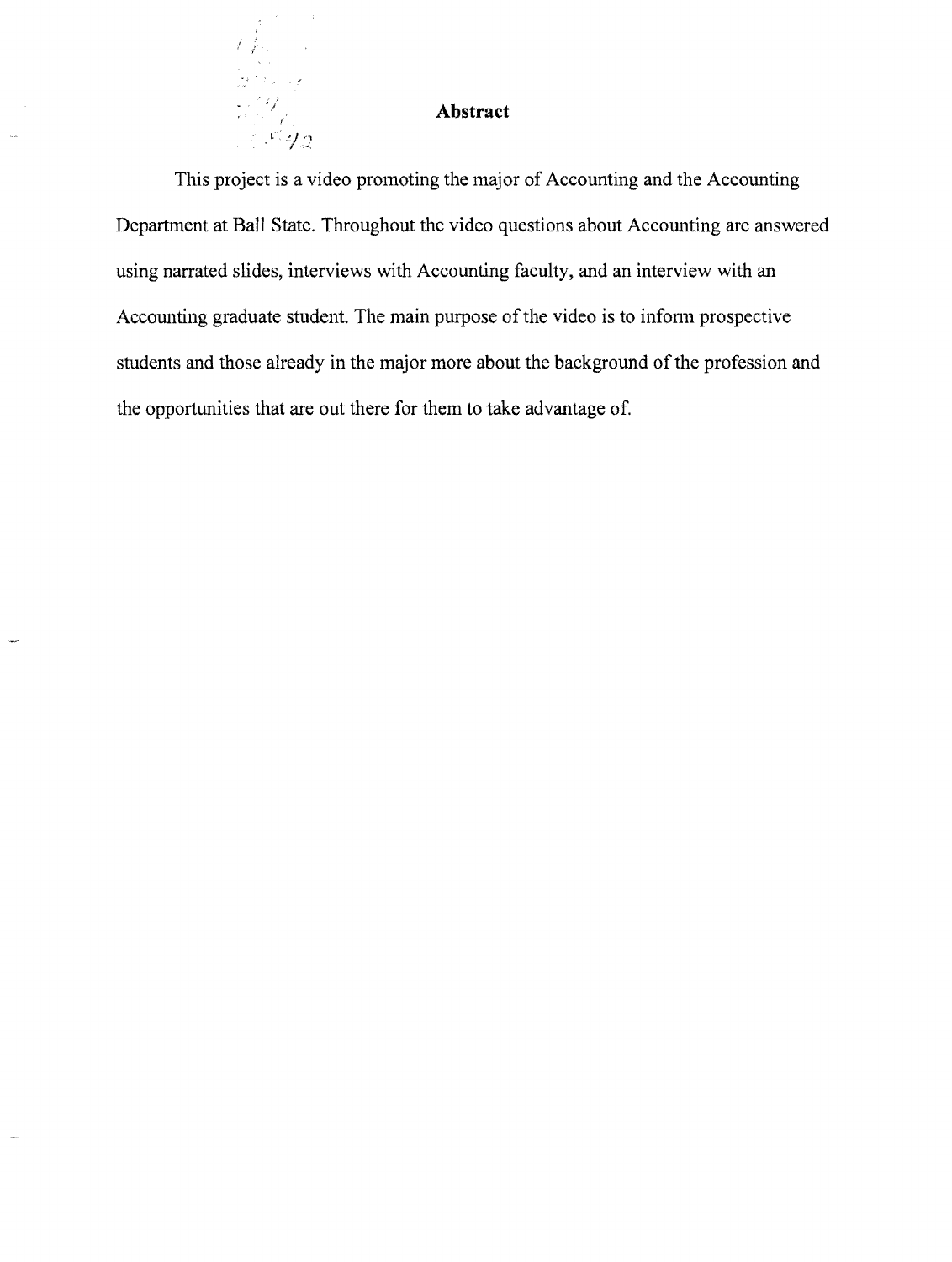#### **Acknowledgments**

I would like to thank the following people and departments that have had an impact in some way to the accomplishment of my thesis project:

- Dr. Duncan for his willingness to take on the role of my advisor and also being a helpful interviewee.
- Dr. Wrege, Dr. Rowe, Mr. Culp, and TJ Bush for being willing to take the time out of their schedules to be interviewed.
- Dr. Alexander for introducing me to the software that inspired me to create my project and also being a sounding board for ideas.
- ISOM and Accounting Departments for which none of this would have been possible.
- My parents for believing that I can take on challenges and succeed.
- The Honors College for not limiting me on my thesis project.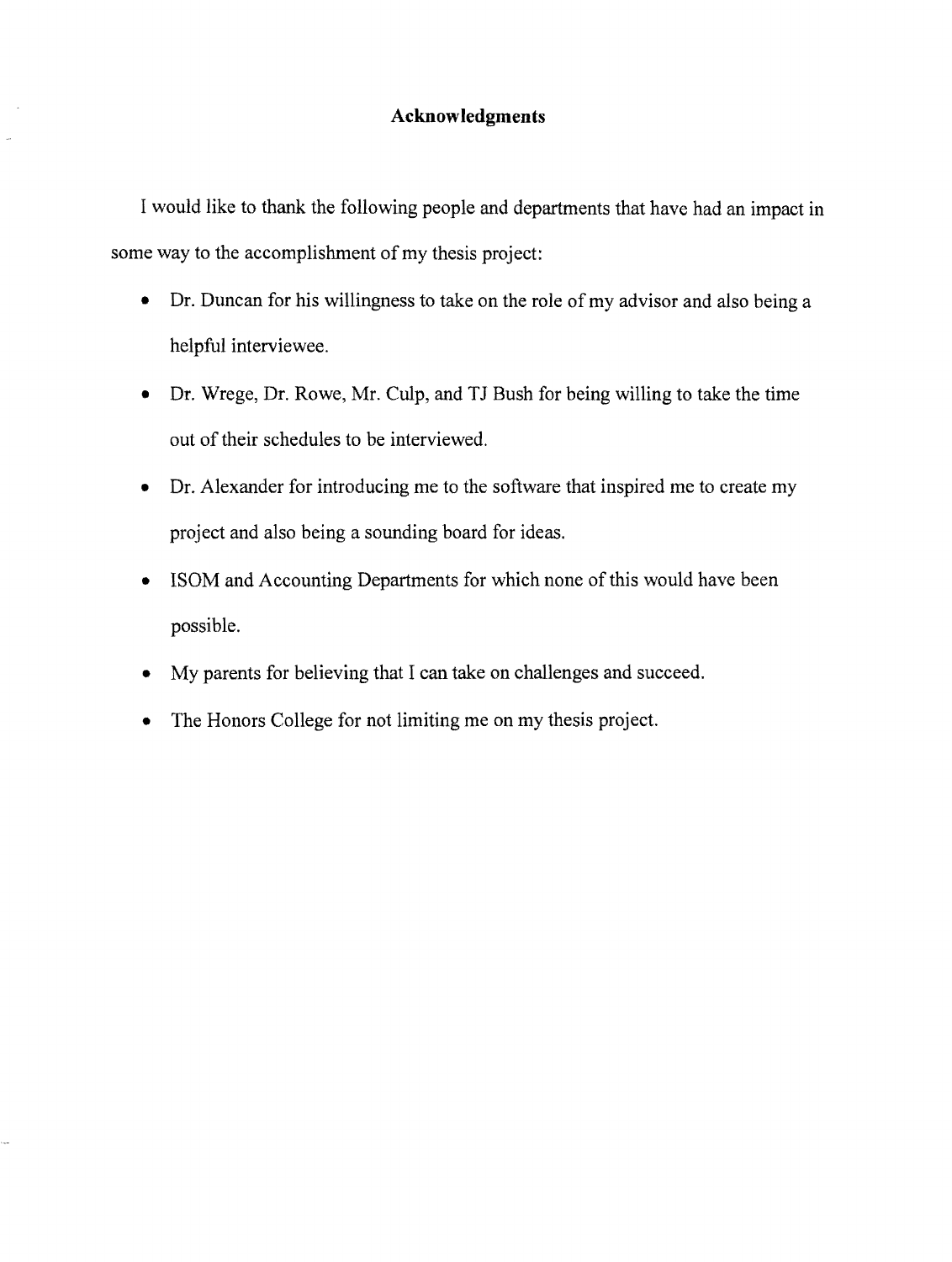#### Artist's Statement/Rationale

For my senior thesis project I have always wanted to do something creative. There aren't very many creative ideas that one can come up with for an Accounting major. In my studies of Accounting I have had questions that I either didn't know how to ask or who to ask to get the answer. I knew that I wanted to do something that would allow me to address the questions of what the Accounting Department offers to students, why study Accounting and the background of the profession. I wanted to let others know of the answers that I came up with. Going through the different classes for my minor I came across the Microsoft Movie Maker Program. The program intrigued me by making it simple for a person to put together a movie that looked hard. This program also allowed me to transmit my answers to more people and help the Accounting Department by letting it use my video for a promotional tool.

I choose to set up my video with the background of Accounting using slides and narration, and then going on to have faculty that I interviewed talk about the different questions that I had and found beneficial for the others in the major to know about, followed by the first-hand account from an actual student. I believe that by having an actual student brings the video to the audience and makes it more beneficial. At the end of the video I chose to display the different career opportunities that are possible for an accounting major. Going through the classes in the major there are only a handful that are talked about and stressed. I felt that by letting the audience/students know what is out there they may be apt to stay in the program or draw others in to the major for all the different opportunities that one major can have for them.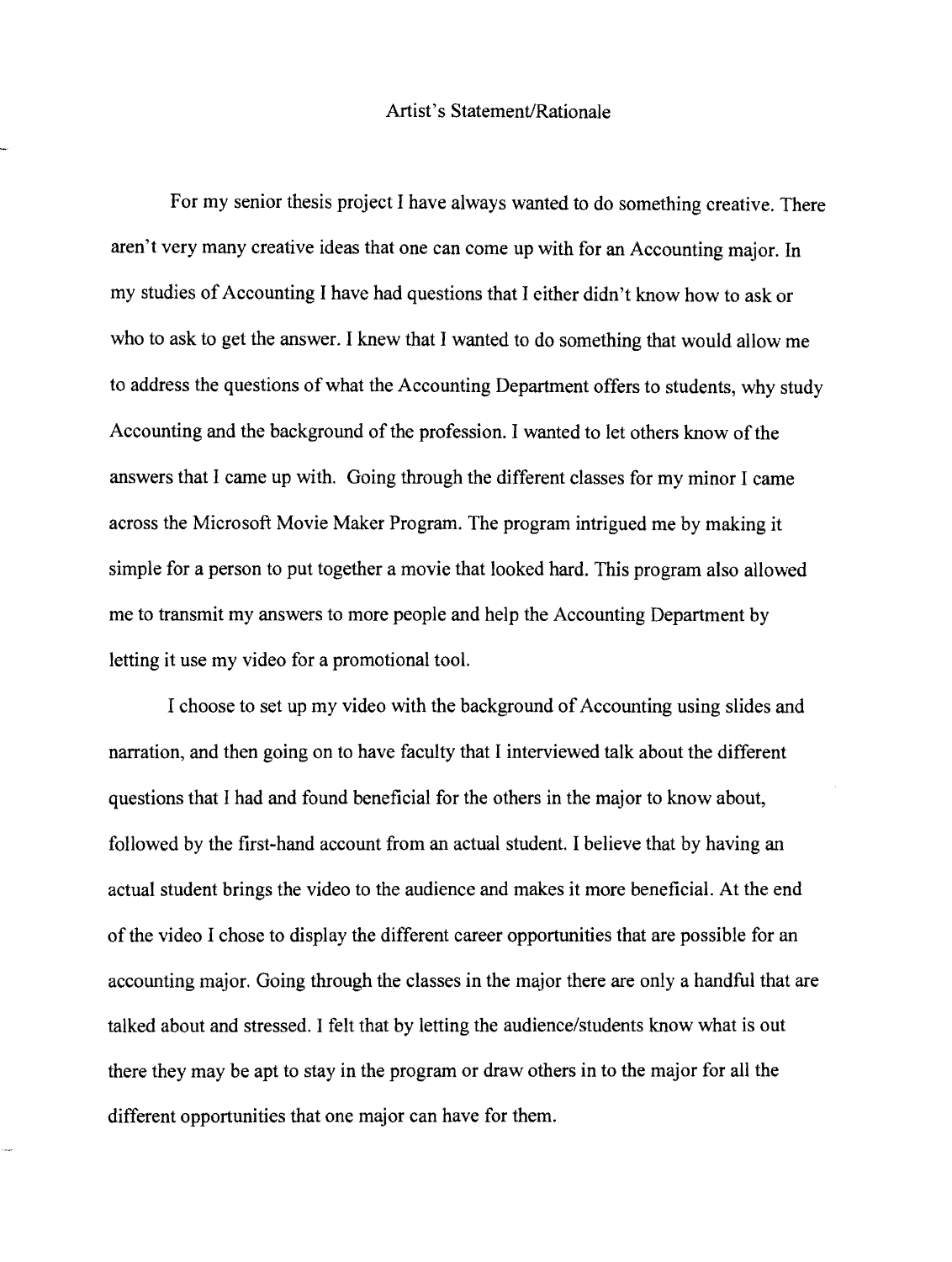Everyone that I met with during the process of my video were very helpful in my endeavor. I chose the four faculty members because they provided the best answers in my opinion to my questions and the most students would encounter them as their professors during their study of the major. The faculty members are very personable and by giving the foundation questions in the video I feel that it would help the students to formulate their own questions and be able to ask the faculty for their insight.

I feel that by doing this video using the resources that I had at my disposal allows not only myself to benefit from my project also allows the others that it is geared towards to benefit as well. Knowing the answers to questions sooner will allow the students to take advantage of the opportunities sooner and be able to start their path towards their prospective careers faster.